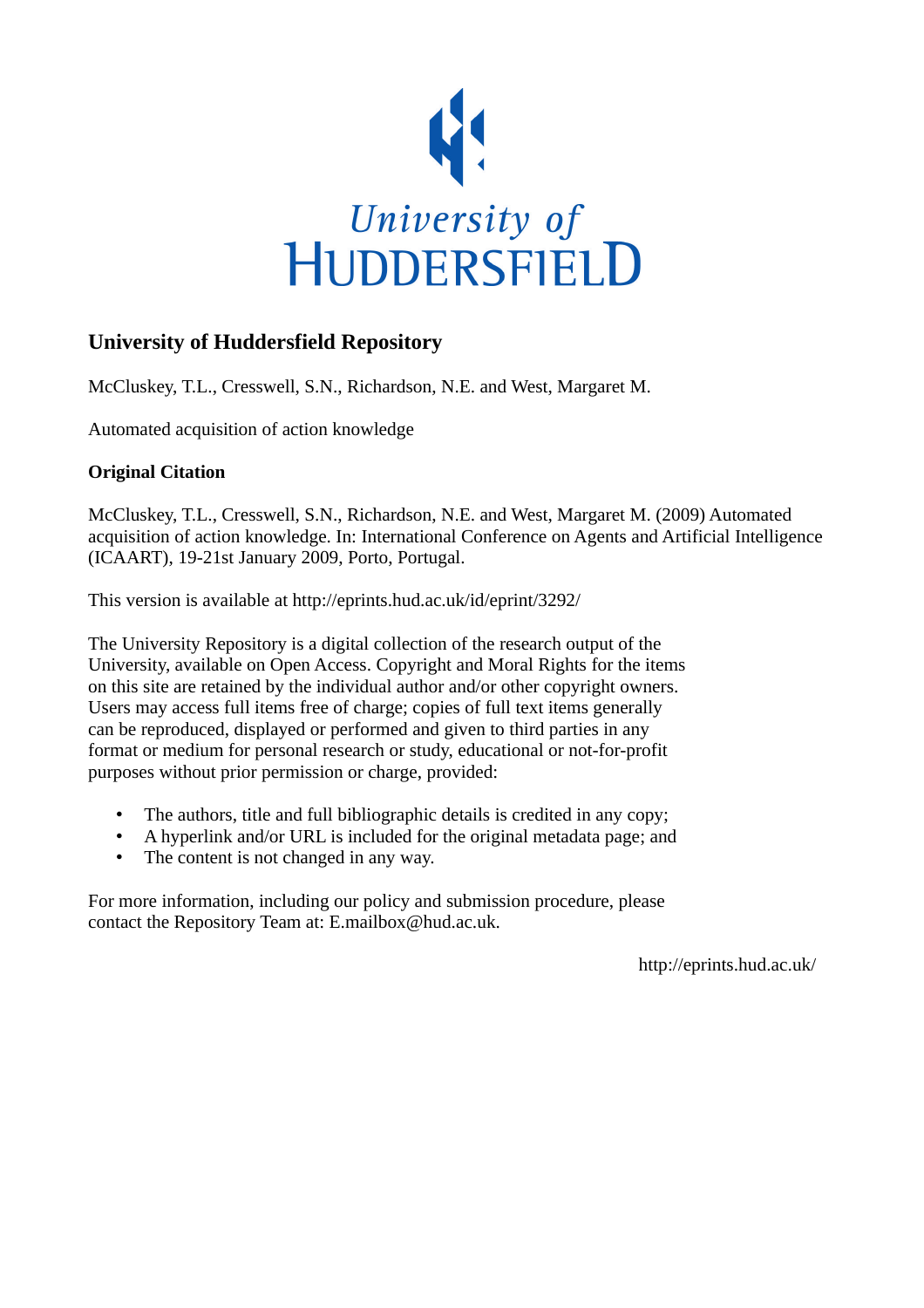# AUTOMATED ACQUISITION OF ACTION KNOWLEDGE

T. L. McCluskey, S. N. Cresswell, N. E. Richardson, M. M. West

*School of Computing and Engineering,The University of Huddersfield,Huddersfield HD1 3DH, UK T.L.McCluskey@hud.ac.uk, S.N.Cresswell@hud.ac.uk, N.E.Richardson@hud.ac.uk, M.M.West@hud.ac.uk*

Keywords: Planning and Scheduling, Machine Learning.

Abstract: AI planning engines require detailed specifications of dynamic knowledge of the domain in which they are to operate, before they can function. Further, they require domain-specific heuristics before they can function efficiently. The problem of formulating domain models containing dynamic knowledge regarding actions is a barrier to the widespread uptake of AI planning, because of the difficulty in acquiring and maintaining them. Here we postulate a method which inputs a *partial* domain model (one without knowledge of domain actions) and training solution sequences to planning tasks, and outputs the full domain model, including heuristics that can be used to make plan generation more efficient.

> To do this we extend GIPO's Opmaker system (Simpson et al., 2007) so that it can induce representations of actions from training sequences without intermediate state information and without requiring large numbers of examples. This method shows the potential for considerably reducing the burden of knowledge engineering, in that it would be possible to embed the method into an autonomous program (agent) which is required to do planning. We illustrate the algorithm as part of an overall method to acquire a planning domain model, and detail results that show the efficacy of the induced model.

### 1 Introduction

Applications of AI planning technology require persistent resources comprising of teams of highly skilled engineers to formulate and maintain a planner's knowledge base. The amount of effort needed to encode error free, accurate action specifications and planning heuristics, and to maintain them, is significant. *Actions* are real world operations that change the state of object(s) in the world in some way. These actions are invariably encoded in planning knowledge bases as generalised representations called *operator schema*. Additionally, heuristics are often hand coded in the form of *methods* which encapsulate the preferred solutions of a generalised subtask. Our work is aimed at automating the formulation of such operators and methods by employing a trainer to create training tasks and example solution sequences of these tasks. The solutions are fed to a knowledge acquisition tool, *Opmaker*2, as a sequence of action instances, where each action instance is identified by name plus the object instances that are affected by, or are necessarily present at, action execution. The sequences are produced by a trainer - a domain expert who may not be familiar with the languages and notations used by planners. *Opmaker*2 constructs operator schema and planning heuristics from training sessions which are composed of a handful of such action sequences. In other words, it outputs detailed specifications of operator schema from single action traces automatically, without requiring intermediate state information for each training example. The induced actions are detailed enough for use in planning engines and compare well with hand crafted operators.

This paper describes *Opmaker*2, an extension of the earlier *Opmaker* system (McCluskey et al., 2002), in that the latter is an interactive learning tool, whereas the former can be run in batch mode without the need for user assistance. *Opmaker* was implemented within the GIPO system (Simpson et al., 2007), an experimental tools environment for use in the acquisition of AI planning knowledge, con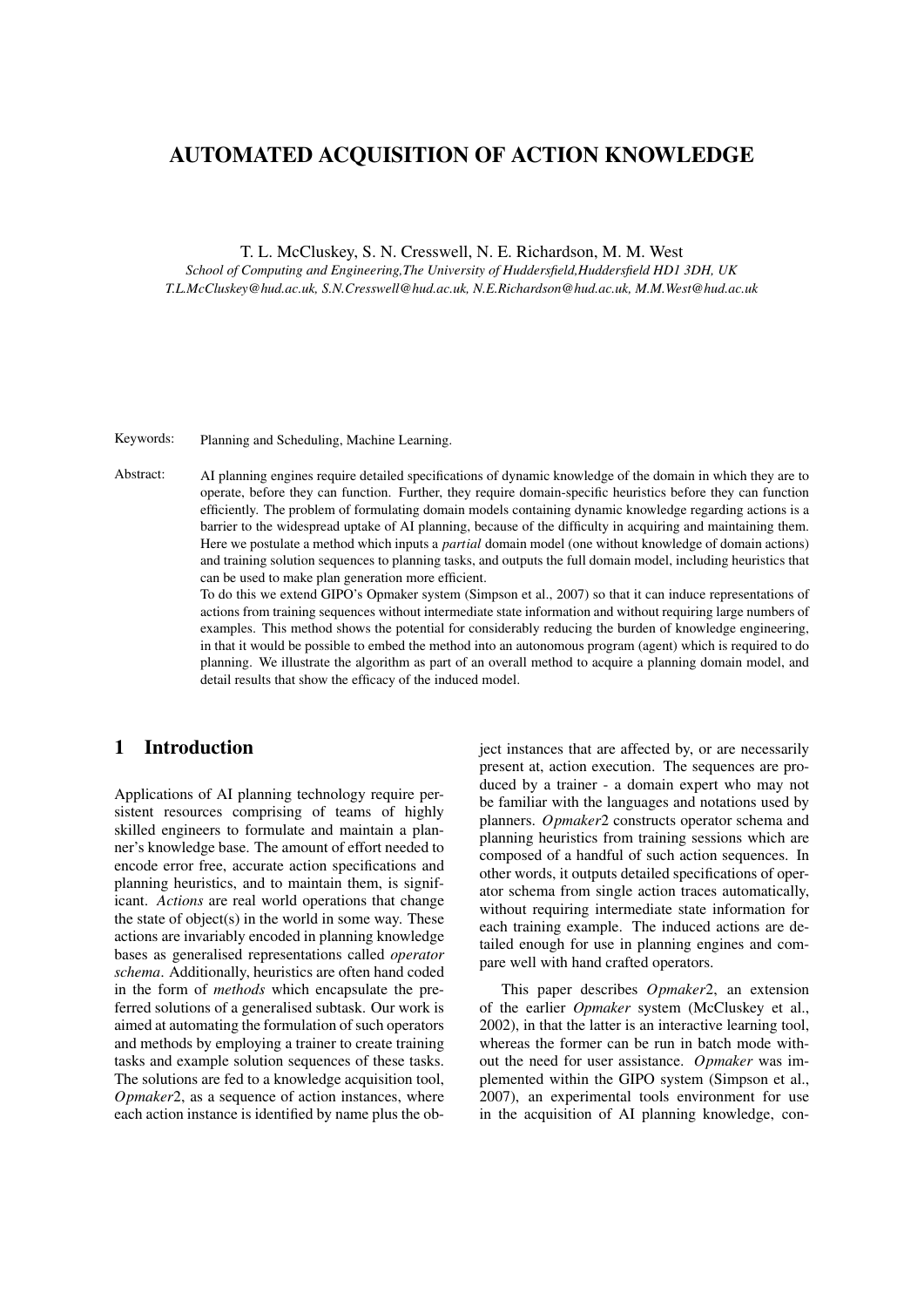taining a wide range of engineering and validation tools. GIPO was based on the planning language of *OCL* (McCluskey and Porteous, 1996). To motivate the rest of the paper, we will describe in a little more depth the problem that we are aiming to solve, in terms of a learning, or more specifically a *knowledge acquisition* problem. Automated planning systems can be logically described as having three components.

(a) *The domain model* (sometime referred to as a *domain description*) is the specification of the objects, structure, states, goals and dynamics of the domain of planning. The language family used for the communication of domain models is PDDL (AIPS-98 Planning Competition Committee, 1998), although in this paper we use a higher level language called *OCL*(Liu and McCluskey, 2000) for domain modelling. Component (a) is further split into:

(i) knowledge of objects, object classes, domain constraints, and possible states of objects - collectively called static knowledge.

(ii) knowledge of action and change - knowledge of dynamics. This knowledge is in both PDDL and OCL represented as a set of parameterised operator schema representing generic actions in the domain of interest.

- (b) The *planning engine* is the software that reasons with the knowledge in (a) to solve planning goals. The development of fast planning engines which can deal with expressive variants of PDDL (eg modelling domains containing durative actions and metric resources) has been a primary goal of the AI Planning community.
- (c) A set of *planning heuristics*. The general problem of AI Planning is well known to be intractable, and a set of heuristics for each domain is required to make the application of (b) to (a) tractable. Whereas the form and content of (a) and (b) are well understood, what form heuristics take is more contentious. Putting domain heuristics with the planning engine may limit its application (they anticipate the domain). Encoding heuristics into the domain model when constructing it is equally contentious - as the authors of PDDL claim it is for "physics and nothing else"(AIPS-98 Planning Competition Committee, 1998).

The knowledge acquisition problem that this paper addresses is:

*Given knowledge of (a)(i), can we design a simple process to enable a system to automatically acquire knowledge of type (a)(ii) and (c)?*

The reason for setting up this knowledge acquisition problem is that hand crafting knowledge of dynamics (in particular operator schema), and planner and domain specific heuristics, is much harder than acquiring knowledge of type (a)(i). The difficulty in acquiring knowledge of actions is invariably pointed out in reports of AI planning applications (for example, in reports of Space applications (S. A. Chien (editor), 1997)).

The general method that we are proposing is for a system to acquire knowledge from examples of solved tasks, represented as sequences of actions, given to it by a benevolent trainer. *Operator schema* (type (a)(ii) knowledge) are induced from each example action, whereas *heuristics* (type (c) knowledge) are induced from the whole sequence of actions the trainer uses to solve a task.

The rest of the paper is structured as follows: in section 2 we outline the *Opmaker*2 system, starting with its inputs and outputs, and then detail the operation of its state-deriving component. We use a *tyre-change domain* to illustrate the algorithm which contains the knowledge acquisition process. Section 3 contains our experimental results, and Section 4 a brief survey of related work.

### 2 THE OPMAKER2 SYSTEM

In this section we describe the *Opmaker*2 system, and explain how it can form a solution to the knowledge acquisition problem introduced in the last section. We will use as a running example throughout the rest of the paper a domain which represents changing the tyre of a car wheel. This domain is an extended version of the simpler 'tyre world'(Russell, 1989). It involves knowledge about such objects as tyre, wheel, nuts, wheel-trim, jack, wrench, and such actions as undo-nuts, put-on-wheel etc.

In *Opmaker*2, components of type (a)(i) knowledge are referred to collectively as the *partial domain model PDM*. For our running example, the partial domain of the tyre-change domain is provided in the appendix, in the native code of *OCL*. There are two inputs to *Opmaker*2: the *P DM* and a set of hand crafted solution sequences to planning tasks. A *P DM* consists of:

object identifiers and sort names: denoted *Ob js* and *Sorts* respectively; there are a number of sorts (or classes) each containing a set of objects where each object belongs to one set (called a sort). An example of an object is *hub*1 belonging to the *hub* sort. The behaviour of each object in a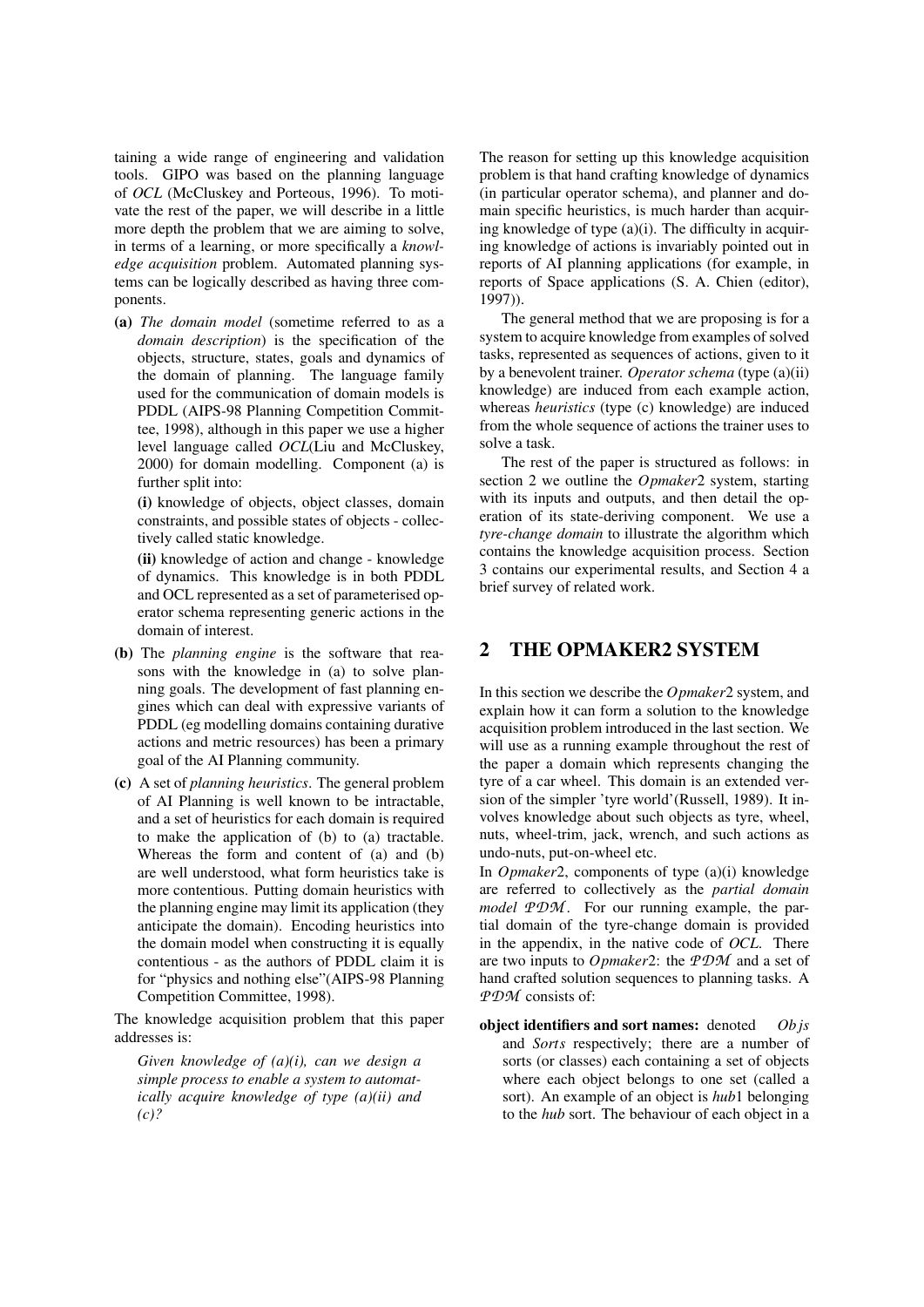sort is assumed to be the same as all others in the sort.

- predicate definitions: denoted *Prds*, where each object of each class may be related to objects of other classes, and have property - value relationships with sets of basic values (boolean or scalar). Examples are *on ground*(*hub*), *jacked up*(*hub*, *jack*), relating to whether an object of sort *hub* is on the ground or jacked up.
- object state expressions: denoted *Exps*; these define implicitly all the possible values of an object's state. An object's state is defined by its relationship with other objects and/or the value of its properties. Sorts are engineered so that the object state space is defined by a small number of expressions. For example, the tyre-change *P DM* specifies that any object *H* of sort *hub* can occupy a state satisfying exactly one of the following object expressions:

```
[on_ground(H),fastened(H)],
 [jacked_up(H,J),fastened(H)],
 [free(H),jacked_up(H,J),unfastened(H)],
[unfastened(H), jacked_up(H, J)]
```
(as a convention we choose upper case variables as parameters - here *J* represents any object of sort *jack*).

domain invariants: denoted *Invs*; these are used to define domain constraints and are written in terms of the predicates given above. Informally, a set of invariants is adequate if any 'common sense' inference can be made from them, such as normal inferences about spatial relations. For example: "Only a single wheel can be on a hub".

 $\forall H : hub\forall W_1 : wheel\forall W_2 : wheel$ *wheel\_on*( $W_1$ *,H*)∧  $wheel\_on(W_2,H) \Rightarrow (W_1 = W_2)$ 

The second input is a set of *solution sequences* and the tasks that they solve. These are supplied by a trainer (a domain expert). For the purposes of training in *Opmaker*2, we define a task in terms of:

- an initial state comprising the initial states of objects in the domain
- a set of desired goal states for a set of objects

A solution sequence solves such a task and is written in terms of verbs (action names) and affected objects. The trainer is expected to include references to all objects that are needed for each action to be carried out, indicating whether or not the objects change as a result of the action. Typical tasks in the domain should be chosen that often form the basis of solutions to larger tasks. For example, in the sequence below a changed wheel is secured on the hub and the vehicle is made ready for use.

| do_up | unchanged - wrench0, jack0, wheel1;       |  |
|-------|-------------------------------------------|--|
|       | changing $-$ hub1, nuts1                  |  |
|       | jack_down unchanged - null                |  |
|       | changing - hub1, $iack0$                  |  |
|       | tighten unchanged - wrench0, hub1, trim1; |  |
|       | changing $-$ nuts1                        |  |
|       | $apply_tim$ unchanged - hub1;             |  |
|       | changing $-$ trim1, wheel1                |  |

Objects preceded by unchanged remain unaffected by the action, but have to be present in the state during execution of the action. In the first element of the sequence, wrench0, jack0 and wheel1 all have to be in a certain state specified by initial state of the task (wrench0 is available, jack0 is jacking up the hub, and wheel1 is trimless to allow the nuts to be screwed). The changing objects *must* change state (hub1 becomes *f astened* and nuts1 are *done up*).

The output of *Opmaker*2 is a full domain model, consisting of:

operator schema: they make up the knowledge of type (a)(ii), and represent actions or events that change objects' states. They are specified by a name, a list of parameters, and a set of object transitions. Transitions may be null (in which case they act as *prevail* conditions), necessary or conditional. The template of a schema is as follows:

name(list of parameters) zero or more prevail condition; one or more necessary transitions; zero or more conditional transitions

Prevails are represented by object state expressions, whereas necessary and conditional transitions are written in the form  $LHS \Rightarrow RHS$  where *LHS*,*RHS* are object state expressions.

methods: each training sequence results in a parameterised method, similar in form to hierarchical (HTN) methods found in AI Planning. A method comprises of a name, prevail conditions, and a sequence whose members can comprise both operator schema and (other) methods. Methods can be used as a heuristic in planning engines as they encapsulate preferred ways to solve planning problems.

### 2.1 The Opmaker2 Algorithm

*The main innovation of Opmaker2 is that it computes its own intermediate states* using a combination of heuristics and inference from the *P DM* and the training tasks and solutions. This gives a fully automated solution to the knowledge acquisition prob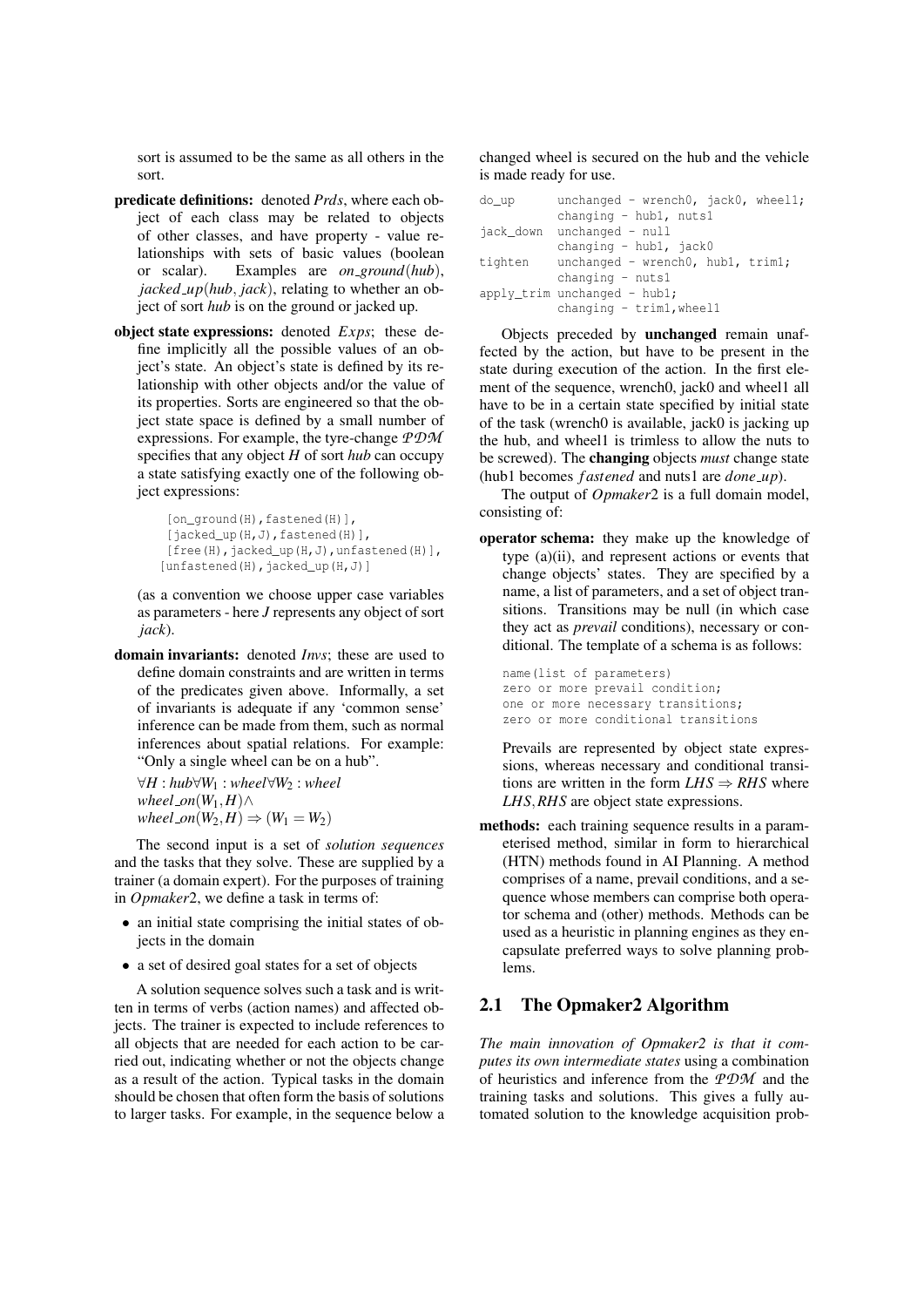lem described above - there is no need for user advice. In contrast, its predecessor *Opmaker* is a *mixed initiative* knowledge acquisition tool which requires the same inputs as above (a *P DM* and a set of solution sequences to tasks) and, additionally, it requires user advice. As *Opmaker* creates an operator schema from each action in a training solution sequence, it asks the user to input, if needed, the target state that each object would occupy after execution of the action. In order to build up transitions that form an operator schema, the *LHS* is taken as the current state of the object (object transitions are tracked as each action is processed). The *RHS* is taken from the user input, which indicates, where there is a choice, the state an object is left in (this becomes that object's current state). Having the start and end states for each object involved in the action, *Opmaker* proceeds with a *generalisation* phase where object instances are replaced with sort parameters, which then form the parameter variables  $X_1, \ldots, X_n$  of the resulting operator schema.

In supplying the solution sequences, the trainer specifies what objects take part in what actions. As actions are executed, objects go through state transitions and occupy intermediate states en route to reaching their goal states. The space of states that an object may occupy are defined implicitly by the state expressions of the  $PDM$ . To be able to automatically acquire operator schema, *Opmaker* was able to resolve exactly what are the intermediate states of each object affected in the training sequence by asking for user advice. In *Opmaker*2, the *DetermineStates* procedure performs this function by tracking the changing states of each object referred to within a training example, taking advantage of the static, object-state information and invariants within the domain model. The output from *DetermineStates* is, for each object referred to in a training solution sequence, a map which associates with each object its unique state value at each point in the training sequence. Uniqueness is not guaranteed, however, and depends on the information in the  $PDM$ , hence sometimes this map may return a set of states rather than a unique one (we return to this problem below). Once the map determining intermediate states has been generated, the techniques of the original *Opmaker* algorithm are used to generalise object references and create parameterised operator schema.

#### 2.1.1 A Description of the *DetermineStates* Procedure

To illustrate the workings of the Procedure, we will use the example tyre domain solution sequence to form the initial stage of an example walk-though. Let us consider  $A(1)$ - $A(4) =$  do up,

jack down,tighten,apply trim as given above. The algorithm is as follows:

Procedure *DetermineStates*

In:  $P \mathcal{D} \mathcal{M}$ 

I, F are maps of objects to their Initial, Final state, resp.

 $T = A(1) \dots A(N)$ : training sequence of N actions

Out:

maps  $C_i$ ,  $i = 1, ..., N + 1$ , defining the state space of objects throughout the execution of the training sequence T

Define *A*.*c* to be the set of *A*'s changing objects

1.  $i := 1; C_1 := I; C_{N+1} = F;$ <br>2. for each  $i \in 1, ..., N-1$ 

for each  $i \in 1, ..., N - 1$ 

3. for each object  $O \notin A(i)$ .*c* 

4.  $C_{i+1}(O) := C_i(O);$ <br>5. end for

5. end for

- 6. for each object  $O \in A(i).c$ <br>7 if  $O \notin A(i+1).c \cup ... \cup$ 
	- if *O* ∉ *A*( $i+1$ ).*c*∪...∪*A*(*N*).*c* then

8.  $C_{i+1}(O) := F(O)$ <br>9. else

else

10. generate  $C_{i+1}(O)$  = any legal state using  $POM$ <br>11 test the choice using the following constraints

- test the choice using the following constraints
- 12.  $-C_{i+1}(O) \neq C_i(O)$ <br>13. parameters of  $C_{i+1}(O)$

13. – parameters of  $C_{i+1}(O)$  must all be 14.

14. satisfiable by objects in *A*<br>15. – the conjunction of  $C_{i+1}(0)$ 

15. – the conjunction of  $C_{i+1}(O)$  for all *O*,<br>16 must be consistent with  $POM$ 's in

16. must be consistent with  $\mathcal{PDM}$ 's invariants 17. end if

18. end for

19. end for

In Line 1 the first and last components of the map *C* are initialised to be the same as the initial and final state respectively. The algorithm then iterates for all actions in the sequence. When  $i = 1$ , **Lines 3-5** define  $C_2$  as the same as  $C_1$  when applied to non-changing objects in the domain. Lines 6-18 attempt to determine the rest of map  $C_2$  where it is applied to objects that change as a result of the execution of  $A(1)$ . Line 6 identifies the changing objects (hub1 and nuts1) - let us consider hub1. Lines 7-8 look ahead to see if hub1 will not change again in a subsequent action and find that it does in the second action in the sequence. If we had chosen an example where the object does not change again after the first action then Line 8 would set the object's state to be the final state. Considering Line 10, using the partial domain model there are four potential values for  $C_2(hub1)$ :

- a. [on\_ground(hub1), fastened(hub1)]
- b. [free(hub1), jacked\_up(hub1, jack0),

unfastened(hub1)]

- c. [jacked\_up(hub1,jack0),fastened(hub1)]
- d. [unfastened(hub1), jacked\_up(hub1,jack0)]

Lines 12-16 of the algorithm determine which of these states is appropriate. The constraint in Line 12 makes sure the new object state is different from the last. hub1's current state is [unfastened(hub1), jacked up(hub1,jack0)], so this eliminates d. Lines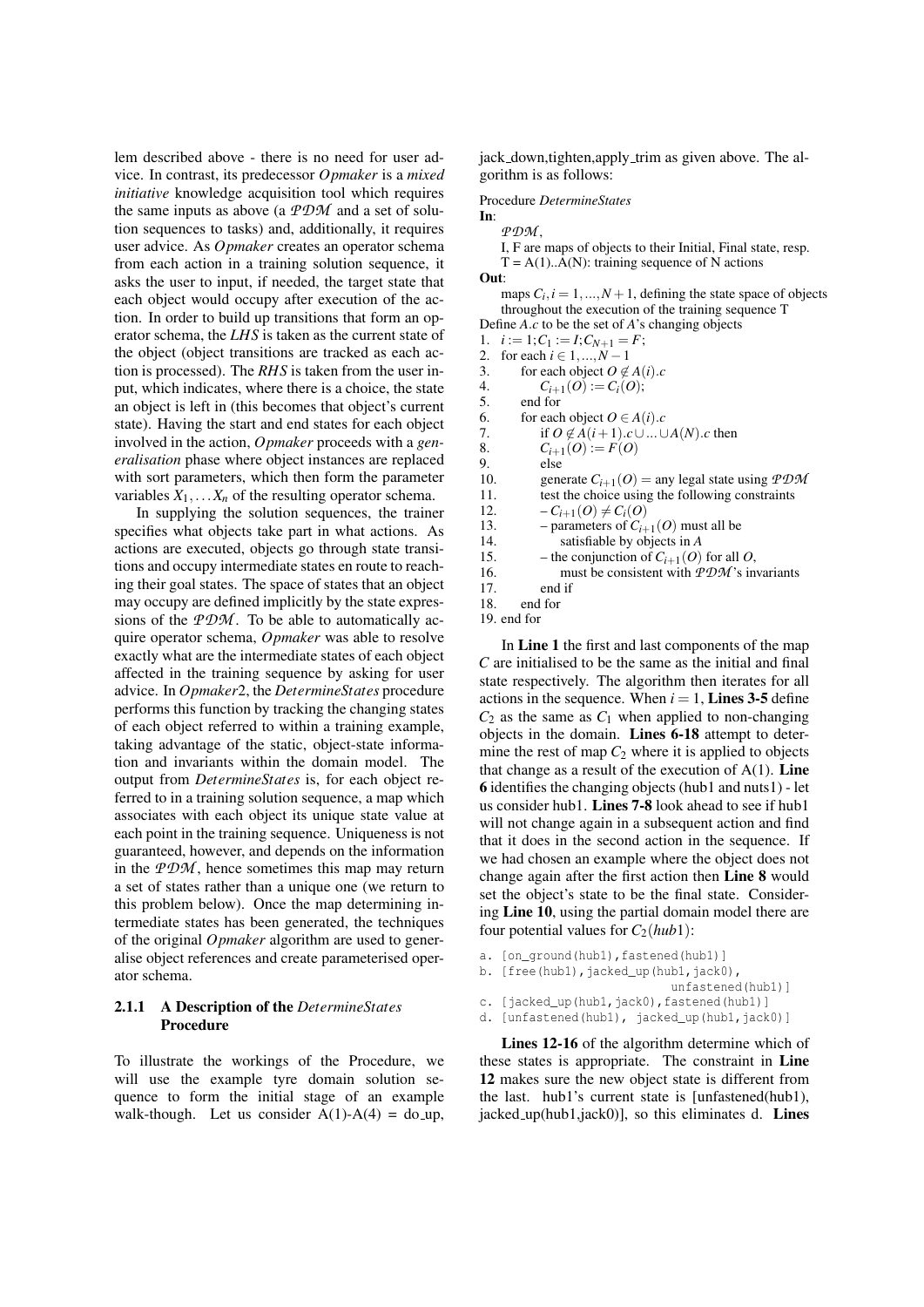13-14 checks that an object state has no unreferenced parameters (if part of the state description references an object not taking part in the transition, then that state would be inappropriate). This does not eliminate any of the choices in the example. Lines 15-16 check that the union of all the chosen states (in this case incorporating choices for hub1 and nuts1) are consistent. Using these constraints, the states a. and b. are eliminated, leaving c. to be chosen as the value of  $C_2(hub1)$ .

To complete the *Opmaker* process, once the state space map *C* has been determined, operator instances are constructed by creating *prevail* components for each unchanging object, and creating *necessary transitions* for each object that is changed by an action. These instances are generalised to schema on the basis that each object in a sort behaves the same, and can be replaced by a 'sort parameter'. The systems stores the definition of the operator schema and checks them against any previous definition. Finally, a method is generated by combining the induced operator schema, using the original *Opmaker* code.

For some domain models complications arise in the binding of paramerterised object states from the PDM to actual states (Line 10), in that more than one binding may be possible. This, and the fact that the tests (in Line 12-16) may not determine a unique state, sometimes produce a non-deterministic map *C*. However, we have found that this depends on the strength of the invariants that are supplied with the *P DM* .

### 3 EXPERIMENTS AND RESULTS

*Opmaker*2 has been implemented in Sicstus Prolog incorporating the algorithm detailed above. We use the same experimental approach that was used to test the original *Opmaker* system, which was to:

- Compose training tasks and solution sequences from a range of domains that have already been captured within a hand-crafted model. The set of training tasks should contain at least one instance of each action in the domain, and each task is selected on the basis of whether it is likely to form building blocks for the solution of more complex tasks. The (initial) partial domain model input into *Opmaker*2 is the hand crafted domain without its operator schema.
- Use *Opmaker*2 to induce operator schema and methods from the training tasks and solution sequences, and the partial domain model.
- Use a planning engine to check that the automati-

cally acquired operator schema can solve the same set of problems that the hand-crafted set has been applied to.

• Use a planning engine to compare performance of the old hand-crafted action schema versus the induced schema and methods. In this case Hy-HTN (McCluskey et al., 2003), a HTN planner which can take advantage of the induced methods, was used. For a comparison with a planner which uses only operator schema (without methods), we use Hoffman's FF planner (Hoffmann, 2000).<sup>1</sup>

Success is judged using the following kinds of criteria:

- 1. Uniqueness: is a set of unique operator schema acquired from the training tasks and the partial domain model that originated from the hand crafted domain model? Or, more subtly, can *Opmaker*2 induce unique schema without having to encode many invariants into the domain models?
- 2. Validity: Can a set of operator schema output from *Opmaker*2 be used by a planner to solve the same tasks that the original training sequences were aimed at?
- 3. Efficiency: Is it more efficient, in terms of planning time, to solve tasks using *Opmaker*2 defined operator schema and methods, rather than the original hand-crafted operators?

We detail the results for the extended tyre domain below, and describe other domains on which we have experimented. More details can be found in a recent doctoral thesis (Richardson, 2008).

Results in the Extended Tyre Domain: The handcrafted version of the extended tyre domain has 26 objects in 9 sorts, with 22 operators. We engaged a researcher (who was not the author of *Opmaker*2 software) to create 7 sequences of tasks of between 2 and 5 actions in length, encapsulating useful subtasks such as taking a wheel off a hub, or bringing tools out of the car's boot. When input to *OpMaker*2 with the initial partial domain model, procedure *generate* did not have enough information to discover unique sequences of states for all objects in the training sequences. However, adding extra 'common sense' invariants to the partial domain model (shown in the appendix) was sufficient to allow *DetermineStates* to generate a unique set of state sequences, leading to a set of 22 operator schema generated (Richardson, 2008). On inspection, these were identical in structure

<sup>1</sup>We use the GIPO tool to translate the generated *OCL* domain models into PDDL (the strips version with typing, equality, conditional effects) so that they can be input to generally available planners.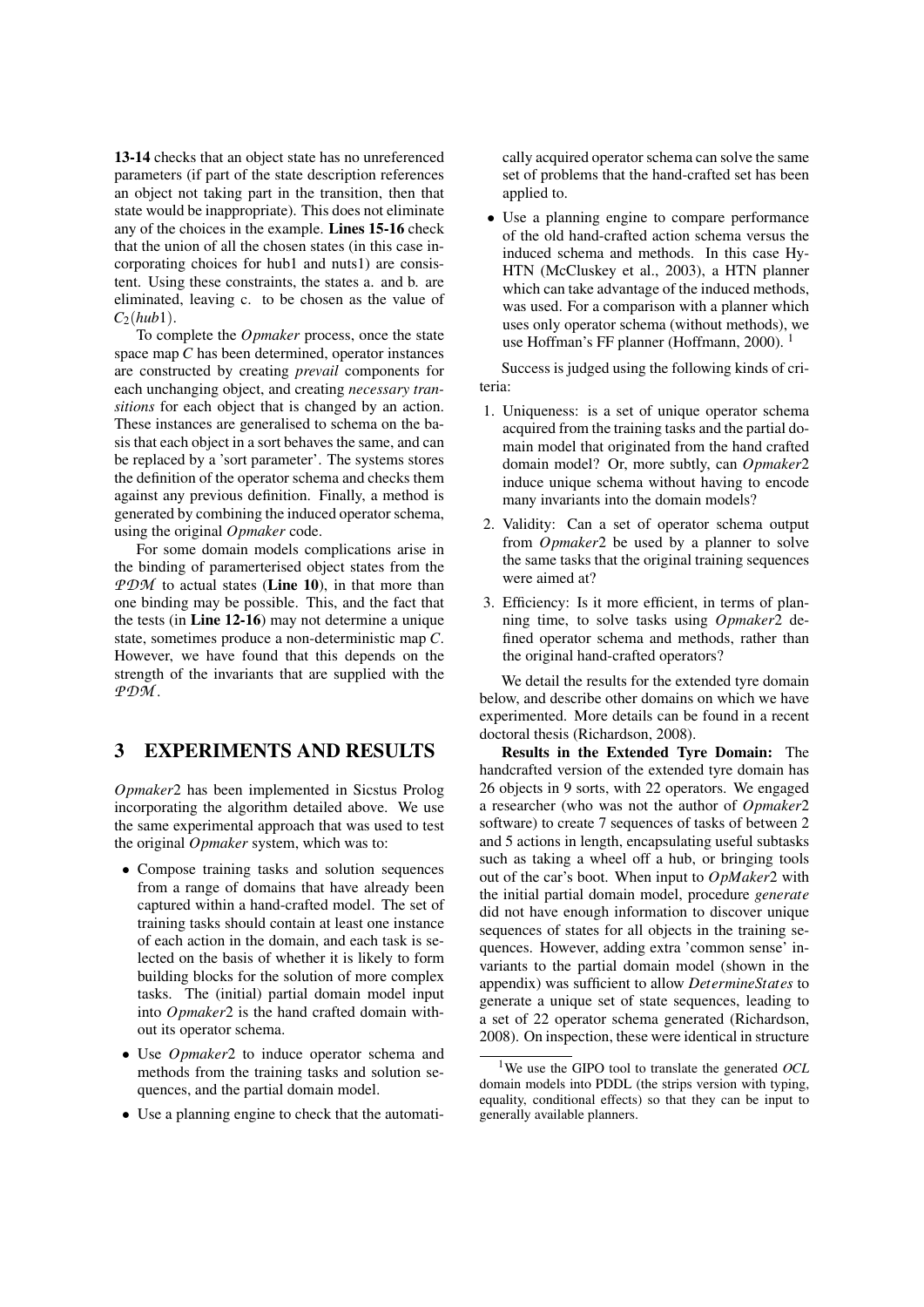to the original hand crafted version. This was confirmed by running the full domain model with a planner and ensuring that all tasks were correctly solved. In addition to operators, the 7 sequences of training tasks input lead to 7 methods being output. For example, one of the 7 generated methods encapsulating solution heuristics is as follows:

```
method(
% name
discover puncture(Tyre1, Boot, Pump0),
% pre-condition
[ pump_in(Pump0,Boot) ],
% necessary transitions of objects
\int flat(Tyre1) => punctured(Tyre1),
  closed(Boot) => open(Boot)
],
% static constraints
[],
% temporal constraints
[before(1,2), before(2,3), before(3,4)]% decomposition
[ open_container(Boot),
  fetch_pump(Boot,Pump0),
  find puncture(Pump0,Tyre1),
  putaway_pump(Boot,Pump0)]
    )
```
Generating plans up to 10- 12 operations in length was possible with standard planning engines, but tasks demanding solutions of greater length were not possible with the planning engines at our disposal. However, when the induced operator schema and the methods were used together with HyHTN, plan times were significantly shorter. For example, a complex planning problem for this extended domain is paraphrased as: "A car has two flat tyres: one is intact and can be fixed by use of the pump, whilst the other is punctured and requires a full tyre change". No solution was found to this problem after 36 hours using FF or HyHTN without the induced methods. However, using the induced domain schema and methods a correct solution of length 24 was found by HyHTN after only 11 seconds. It is not surprising that HTNtype domain models are so efficient: this is supported by fielded planning applications. What is significant here is that both the operator schema and the HTNtype methods used in the domain model were generated by *Opmaker*2.

Experiments with other Domains: We experimented with an *OCL* encoding of a Blocks Domain, with 7 blocks stacked on a table. 6 action names were devised and one long training sequence that solved the following task was created: given a set of seven blocks stacked bottom to top block 1 to block7, use a gripper to move one block at a time until the blocks are in two stacks. The order of the blocks in these stacks (bottom to top) is block6, block2, block4 form

| Task No.   Actions |                             | $\vert$ Operator Schema |
|--------------------|-----------------------------|-------------------------|
|                    |                             |                         |
|                    | $\mathcal{D}_{\mathcal{A}}$ |                         |
|                    | $\mathcal{D}_{\cdot}$       |                         |
|                    |                             |                         |
|                    | 2                           |                         |
|                    | $\mathcal{D}_{\cdot}$       | 2                       |
|                    | フフ                          |                         |

Table 1: Operator Testing in Blocks World Full Problem

first stack; block5, block1, block7, block3 form the other stack. A 22 solution sequence was composed and fed into *Opmaker* is 6 separate batches, to enable methods and operator schema to be induced. With the original partial domain model enhanced with 4 invariants, 6 operator schema were output by *Opmaker*2. These operators were identical in structure to the hand-coded ones for this domain, and can be used operationally by planning engines. Table 1 shows that the overall task can be tackled in chunks (Tasks 1 - 6), as well as in one sequence (task 7). Each of the 7 tasks resulted in unique and accurate operator schema.

The Hiking Domain was used to illustrate the original *Opmaker*, and models 'lazy' hikers (recreational walkers) who use two cars to carry their equipment around a long (several day) circular route. Automated planning is used to work out the logistics of where to leave their cars, to put up their tent, to transport their luggage etc. For *Opmaker*2 to produce an accurate, unique set of operator schema, the partial domain model required *one* extra invariant to strengthen it sufficiently. This compares well with the original use of the domain (McCluskey et al., 2002) which required a fairly laborious interactive session before outputting operator schema.

### 4 RELATED WORK

In his Ph.D. thesis (Grant, 1996) Grant showed how a system could induce operators from a knowledge of inconsistent constraints. In more recent work (Grant, 2007) he shows how his system, Planning Operator Induction (POI), extends to a multiagent system. The work is based on representations of operators and constraints which between them model the domains. The emphasis is on how the recipient agent assimilates the knowledge another agent has given it into its own knowledge.

Learning expressive theories from examples is a central goal in the Inductive Logic Programming community. In his thesis (S.S.Benson, 1996), Ben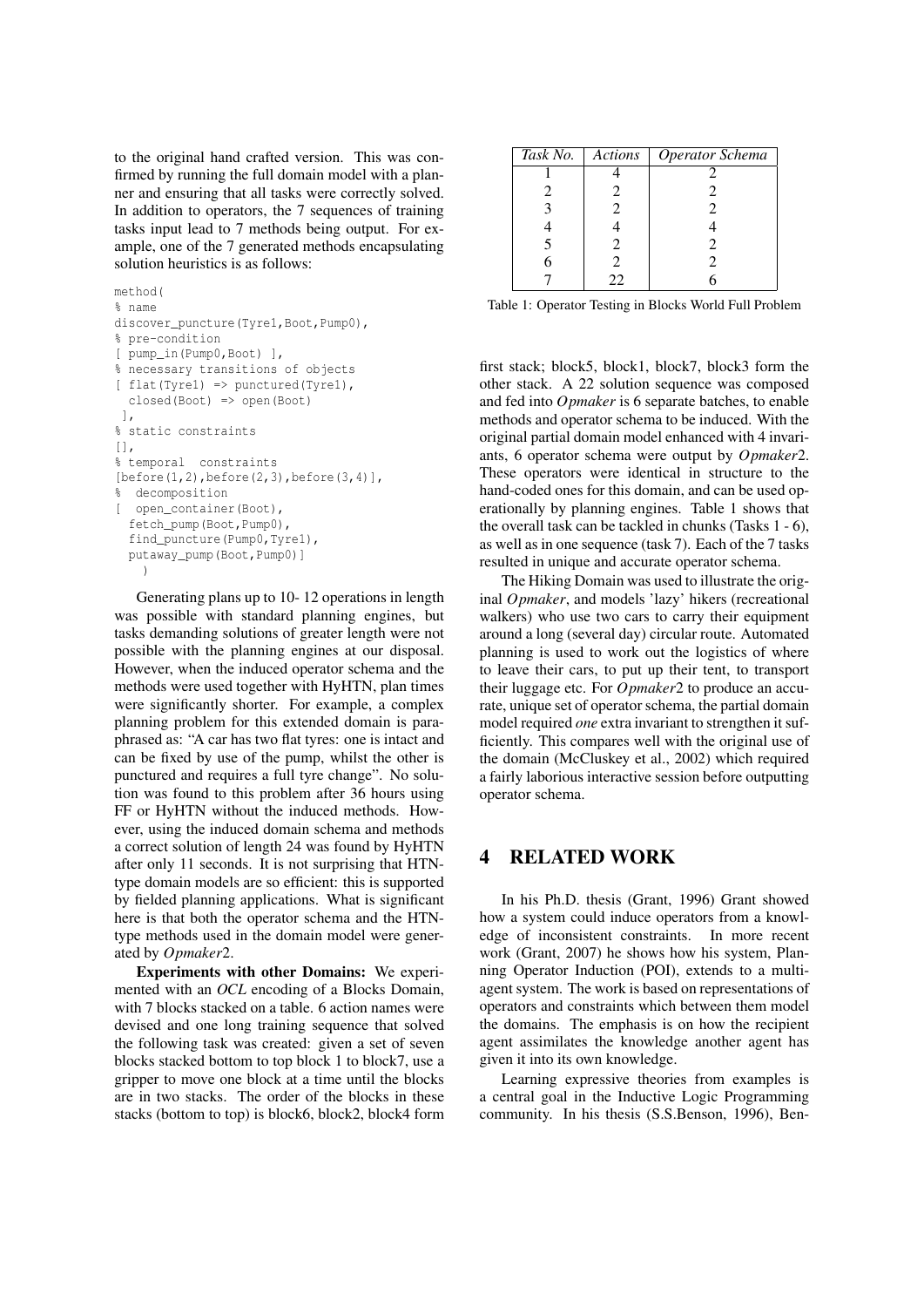son describes an ILP method for learning more expressive operator schema than Opmaker2, using multiple examples. However, the focus of Opmaker2 is to learn from (ideally) one example sequence, and to learn heuristics as well as operator structure.

Perhaps closest to our work is ARMS (Wu et al., 2005), a system in which operators are learned without the need for user intervention. Further work by these authors (Yang et al., 2007) involves learning recursive HTN structures. The authors focus on matching sub-sequences to tasks assuming no knowledge of observed states achieved by low-level actions. The output consists of pairs of action sequences and the high-level tasks achieved by them. As with our system they begin with solution sequences of defined tasks, and compare learned methods to hand-crafted ones to judge success. Whilst ARMS does not require a partial domain model, it requires many training sets (about 40 training sets is quoted). Once learned they were fine tuned by domain experts by hand. By contrast our system does not require multiple examples, as we focus on an expert transferring heuristic knowledge encapsulated in a handful of well chosen examples solution sequences.

### 5 CONCLUSIONS

In this paper we have set up a knowledge acquisition problem which is very relevant to tackling the central problem of using AI planning engines - the acquisition of formulations of actions (in the form of operator schema), and acquisition of heuristics (in the form of HTN-type methods). Our work and the results reported here depend on a structured view of partial domain knowledge about objects being available. Whereas in propositional, classical planning (epitomised by the PDDL language (AIPS-98 Planning Competition Committee, 1998)), states are fairly arbitrary sets of propositions, we assume that the space of states is restricted in that objects are pre-conceived to occupy a fixed set of plausible states. Within this framework, we have described a method for inducing operator schema that advances the state of the art in that it requires no intermediate state information, or large numbers of training examples, to induce a valid operator set. Further, our results give some evidence that the methods induced with the operator schema lead to more efficient domain models.

*Opmaker*2 is an improvement on *Opmaker* in that it eliminates the need for the user or trainer to give the system intermediate state information. After *Opmaker*2 automatically infers this intermediate state information, it proceeds in the same fashion as

*Opmaker* and induces the same operator schema. Our experimental results show, however, that partial domain models may have to be strengthened with extra invariants before a unique set of operator schema can be synthesised. Hence, we could summarise our work as arguing for the creation of planning domain models by the crafting of a strong partial domain model, and a set of training tasks, *rather* than crafting operator schema and planning heuristics manually.

There are several directions for future work:

- 1. can our work be extended to capturing domains with durative or probabilistic actions, or other, more expressive formulations for action? What extra details would be required as input to the operator induction process?
- 2. can the *Opmaker*2 system be extended to deal with model maintenance (for instance by incremental learning), so that old operator schema can be refined in the presence of new example solution sequences?
- 3. what resilience does our approach offer in the face of errors in training tasks or in the partial domain model?

Finally, we believe that this line of research is essential if *intelligent agents* are to have general planning capabilities. If this is to be the case, it seems unlikely that intelligent agents will always rely on human experts to encode and maintain their knowledge. It seems reasonable that they would need the capability to acquire knowledge of actions themselves, perhaps by observing the actions of other agents, and using pre-existing static domain knowledge, to induce operator schema and domain heuristics.

# **REFERENCES**

- AIPS-98 Planning Competition Committee (1998). PDDL - The Planning Domain Definition Language. Technical Report CVC TR-98-003/DCS TR-1165, Yale Center for Computational Vision and Control.
- Grant, T. (2007). Assimilating planning domain knowledge from other agents. In *Proceedings of the 26th Workshop of the UK Planning and Scheduling Special Interest Group, Prague, Czech Republic, December 2007*.
- Grant, T. J. (1996). *Inductive Learning of Knowledge-Based Planning Operators*. PhD thesis, de Rijksuniversiteit Limburg te Maastricht, Netherlands.
- Hoffmann, J. (2000). A Heuristic for Domain Independent Planning and its Use in an Enforced Hill-climbing Algorithm. In *Proceedings of the 14th Workshop on Planning and Configuration - New Results in Planning, Scheduling and Design*.